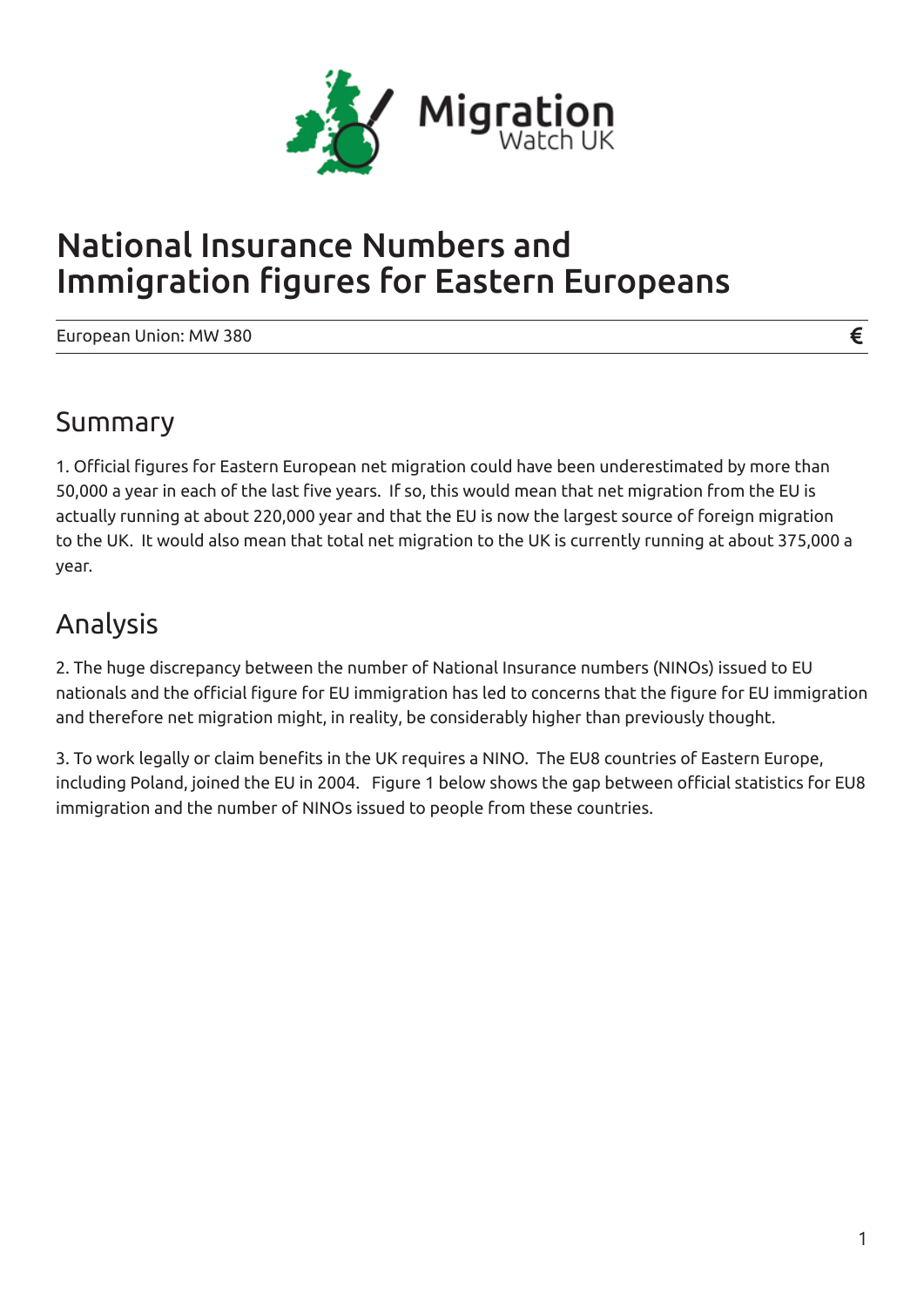

Figure 1: NINOS issued and the immigration figure for EU8 nationals

4. Only those who come to the UK for one year or more are considered (long-term) immigrants so part of the gap is explained by migrants who come for shorter periods of time. Fortunately, the International Passenger Survey (IPS) can cast some light on this gap. The survey asks departing passengers how long they stayed in the UK and what was their main reason for visiting. However, even assuming that everyone coming as a short term migrant for employment or study applies for and is issued with a NINO, the resulting combined total is still less than the number of NINOS actually issued as shown in Figure 2<sup>1</sup>.

<sup>1</sup> EU8 short term migrant for more than a month for employment or for more than three months for study. http:// www.ons.gov.uk/peoplepopulationandcommunity/populationandmigration/internationalmigration/bulletins/ shortterminternationalmigrationannualreport/2015-05-21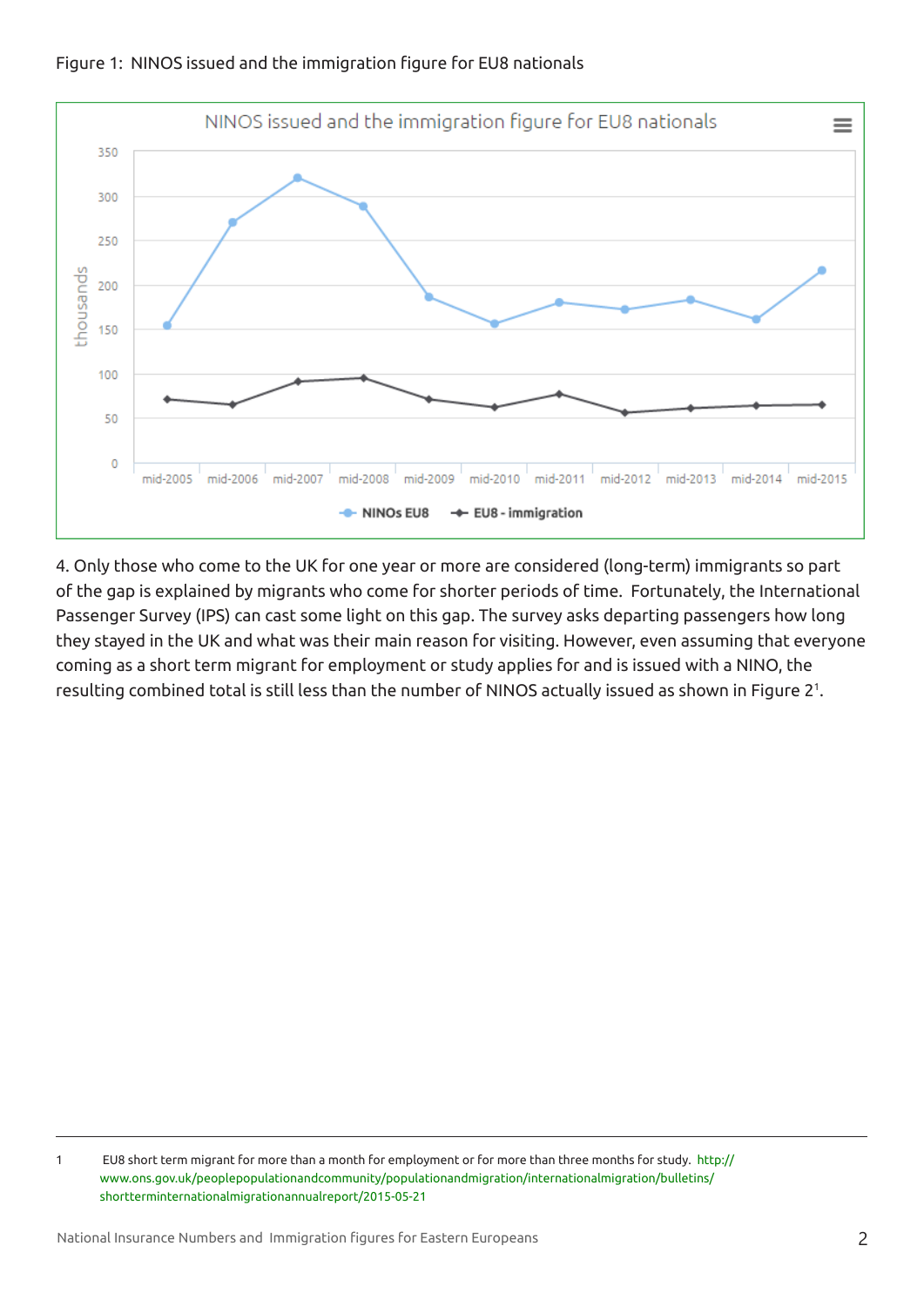

#### Figure 2: NINOS issued and combined short and long term inflow for EU8 nationals

5. In the light of the 2011 census results, the Office for National Statistics (ONS) confirmed in 2013 that they had underestimated EU8 immigration between 2004 and 2008 because the International Passenger Survey (IPS) had failed to cover adequately the points of arrival favoured by Eastern Europeans<sup>2</sup>. Figure 2 also shows that, despite the changes introduced as a result of that discovery, a gap of about 70,000 has persisted over the period 2009 to 2013.

6. Figure 2 goes only up to mid-2013 because the most recent short term migration data is to mid-2013 with the figure for 2014 due in May. (The lag is because the figures are based on passengers leaving the UK at the end of their visit rather than when they arrive.)

7. It could be that both short –term migration and immigration have been underestimated to some degree. Alternatively, it could be that the ONS immigration figure is actually correct and that it is the short term migration that the ONS are underestimating.

8. However, a comparison of the net migration (immigration minus emigration) figures with the population estimates for migrants born in the EU8 and living in the UK does suggest that EU8 immigration has been underestimated (different data sources are not expected to match completely but they provide a very useful cross-check, see Annex A). Between 2010 and 2015 the population born in the EU8 and living in the UK increased by an average of 90,000 a year but during the same period estimated net migration from the EU8 averaged only 40,000. This suggests that EU8 net migration has been undercounted by 50,000 a year in the last five years.

<sup>2</sup> http://webarchive.nationalarchives.gov.uk/20160105160709/http://www.ons.gov.uk/ons/rel/migration1/long-term-internationalmigration/quality-of-long-term-international-migration-estimates-from-2001-to-2011/sty-quality-of-ltim.html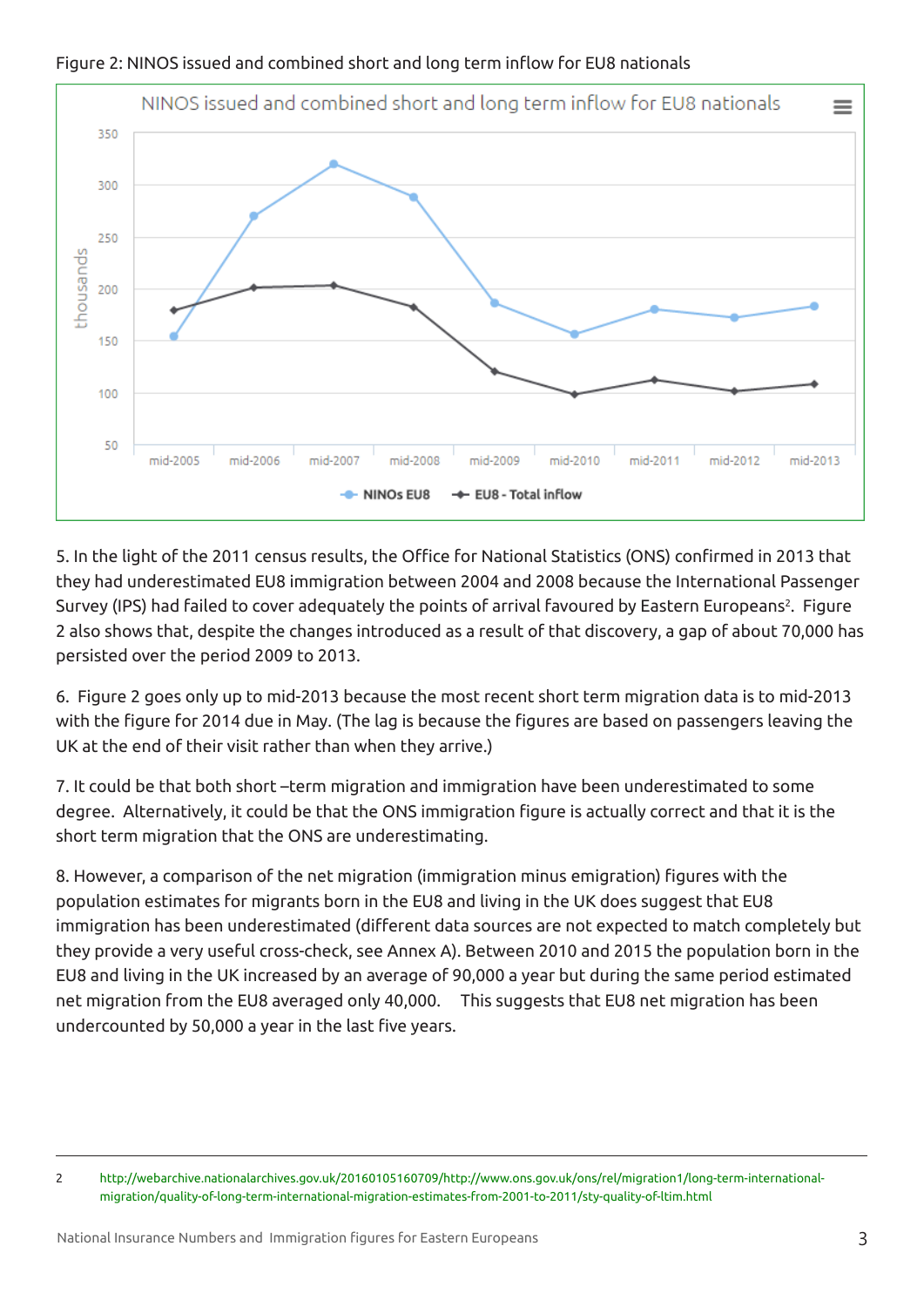9. An alternative way to view the data on the population of EU8 migrants is to look at their year of arrival in the UK. At the end of 2015 there were an estimated 438,000 living in the UK who had arrived between 2010 and 2014, yet the official estimate of long-term immigration over this period was actually 65,000 less than this figure at 373,000.

10. If the figure for immigration was accurate the opposite would be expected. It would be expected that the immigration figure would to be greater than the increase in the population living in the UK to take account of those who had arrived and then subsequently emigrated during this period<sup>3</sup>. This is further evidence of a significant under count of immigration and therefore net migration.

11. There is an even greater discrepancy between the figure for immigration and the number of NINOS issued to Romanians and Bulgarians (EU2).



Figure 3: NINOS issued and the immigration figure for EU8 nationals

12. One of the explanations suggested by the ONS for the very large discrepancy from 2014 is that many of the applications for NINOs were not made by recent immigrants but by migrants who had already been in the UK for some time<sup>4</sup>. This was because restrictions on the right for EU2 nationals to work were not fully removed until January 2014. If this were the case, it would simply mean that EU2 immigration has been underestimated during the period 2007 and 2013, and that the IPS had done a poor job of identifying long-term immigrants from these countries as they arrived in the UK.

13. It is not yet possible to estimate the numbers for Romania and Bulgaria as the first estimate of short term migration since transitional controls were lifted will not be available until 26 May 2016. However, any undercount of Romanian and Bulgarian long-term immigration and therefore net migration would be

<sup>3</sup> For example someone who arrived in 2011 and then left in 2013

<sup>4</sup> https://www.ons.gov.uk/peoplepopulationandcommunity/populationandmigration/internationalmigration/methodologies/ differencesbetweeninternationalpassengersurveyandnationalinsurancenumberstatisticsasshowninthemigrationstatisticsquarterlyreport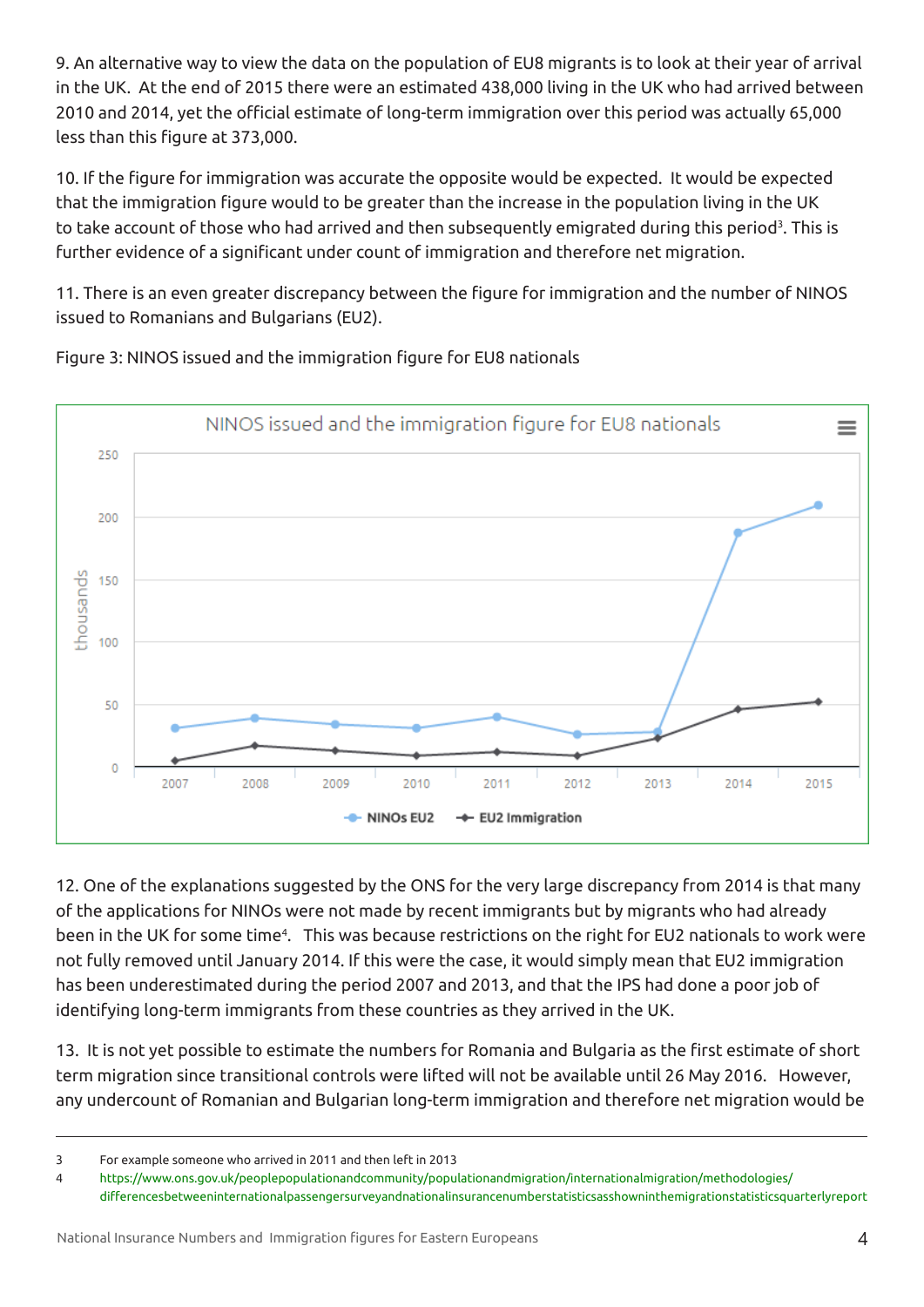in addition to the 50,000 estimate for the EU8 countries (paragraph 7). It would mean that the true figure for all Eastern European net migration could be considerably higher.

14. The latest official figure for total net migration is 323,000 for the year ending September 2015 with net migration from the EU at 172,000 and non-EU net migration at 191,000. (British net emigration was 40,000). If EU net migration is indeed being underestimated then the true figure could be about 220,000 a year making it the largest source of foreign migration to the UK. If this turns out to be correct total net migration could be running at 375,000.

25th April 2016

## Annex A – IPS data and population data

Migration figures are based on the International Passenger Survey carried out at airports and other points of arrival/departure from the UK.

Short-term migrants are those moving between countries for less than 12 months.

Immigrants are people coming to the UK for one year or more.

Emigrants from the UK are those leaving for one year or more.

The net migration is the figure for immigration minus the figure for emigration.

Population by country of birth figures come from the Labour Force Survey which is also produced by the Office for National Statistics. Due to sampling variation individual estimates may vary from the true population value. To help address this, an average of two four year increases was taken<sup>s</sup>.

|         | EU8 born population in 2010   EU born population in 2014   Difference |         |
|---------|-----------------------------------------------------------------------|---------|
| 884,000 | 1,269,000                                                             | 385,000 |

| EU8 born population in 2011 $\,$ EU born population in 2015 |           | Difference |
|-------------------------------------------------------------|-----------|------------|
| $^{\circ}$ 1,008,000                                        | 1,337,000 | 329,000    |

<sup>5</sup> All figures are from Q4 of the relevant year from the Labour Force Survey.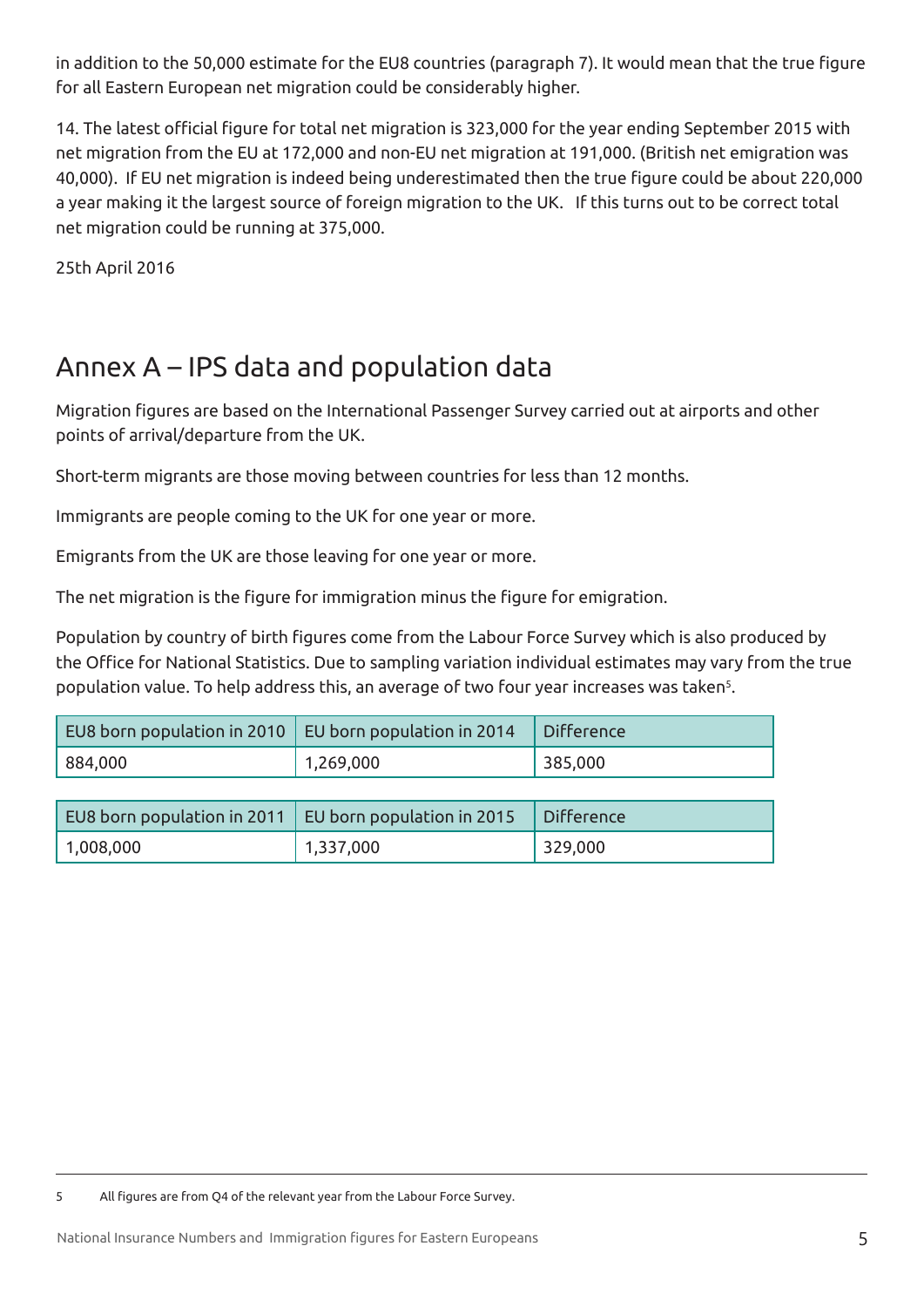The average four year difference in the population of EU8 born migrants living in the UK 357,000 or  $\sim$ 90,000 a year.

Official estimates of EU8 net migration for 2011 to 2015<sup>6</sup>

| Year              | Net migration |
|-------------------|---------------|
| 2011              | 40,000        |
| 2012              | 30,000        |
| 2013              | 44,000        |
| 2014              | 48,000        |
| 2015 <sup>7</sup> | 42,000        |
| Average           | 40,800        |

## Annex B – EU14 Migration and NINOS

The picture is entirely different for migrants from the EU14, the older members of the EU. Until 2011 the number of NINOs issued was less than the combined estimated inflow of long-term EU14 immigrants and all those coming for one month for employment or three months for study. This changed in mid- 2011 but the gap that developed was only 20,000 in mid- 2013.



Figure 4: NINOS issued and combined short and long term inflow for EU14 nationals

6 EU8 net international, Office for National Statistics

7 Year ending O3 2015

National Insurance Numbers and Immigration figures for Eastern Europeans 6